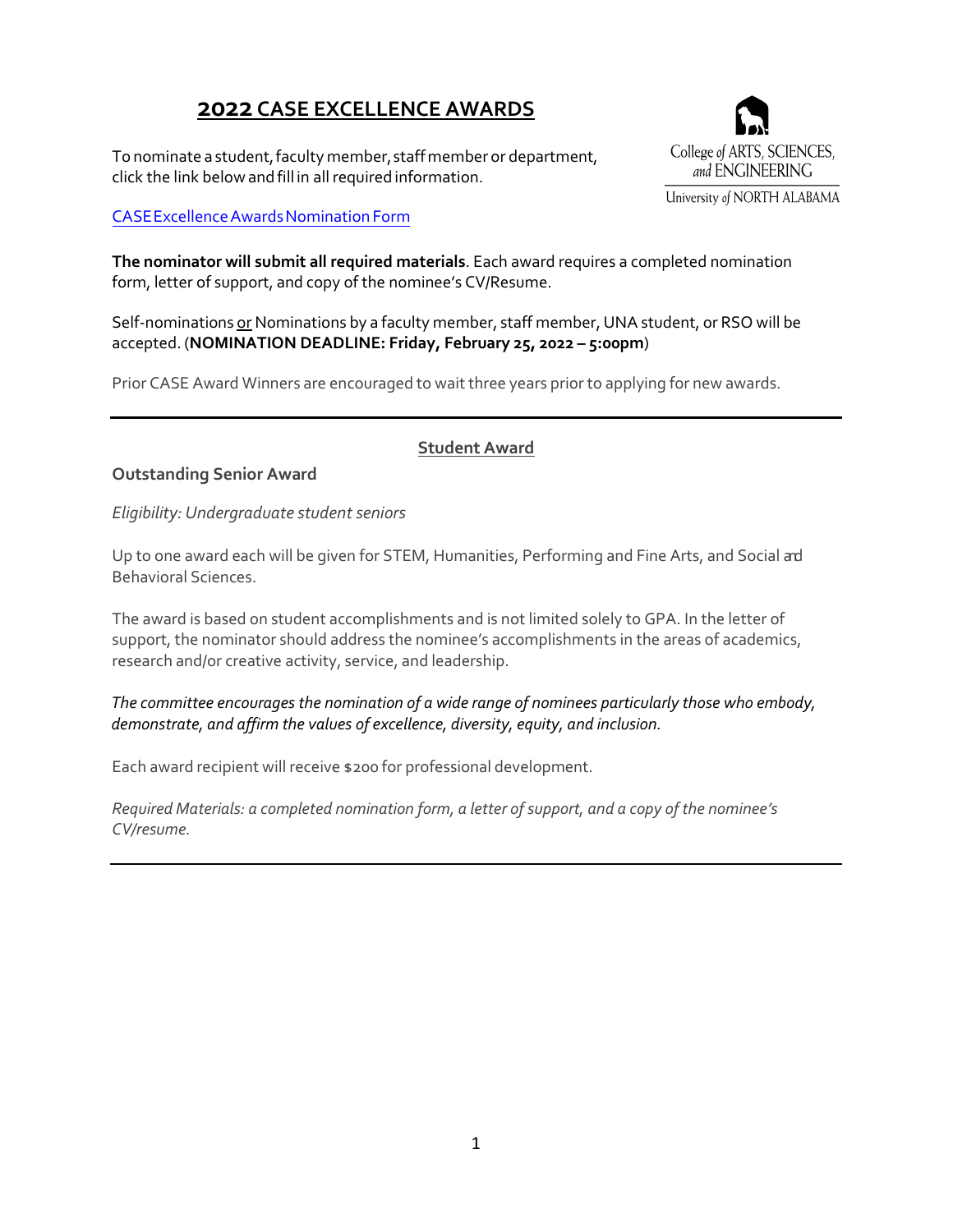### **Student Award**

### **Outstanding Undergraduate Research/Scholarship/Creative Activity Award**

#### *Eligibility: Undergraduate students*

Up to one award each will be given for STEM, Humanities, Performing and Fine Arts, and Social and Behavioral Sciences.

The award is based on student accomplishments in research, scholarship or creative activity. In the letter of support, the nominator should document the nominee's relative accomplishments and provide context for the level of the accomplishments.

### *The committee encouragesthe nomination of a wide range of nominees particularly those who embody, demonstrate, and affirm the values of excellence, diversity, equity, and inclusion.*

Each award recipient will receive \$200 for professional development.

*Required Materials: a completed nomination form, a letter of support, and a copy of the nominee's CV/resume.*

#### **Student Award**

#### **Outstanding Graduate Student Award**

#### *Eligibility: Graduate students*

The committee will select one awardee based on their research and/or creative activity, academic performance, service, and leadership while working towards a Master's degree.

In the letter of support, the nominator should document the nominee's relative accomplishments and provide context for the level of the accomplishments.

### *The committee encouragesthe nomination of a wide range of nominees particularly those who embody, demonstrate, and affirm the values of excellence, diversity, equity, and inclusion.*

The award recipient will receive \$200 for professional development.

*Required Materials: a completed nomination form, a letter of support, and a copy of the nominee's CV/resume.*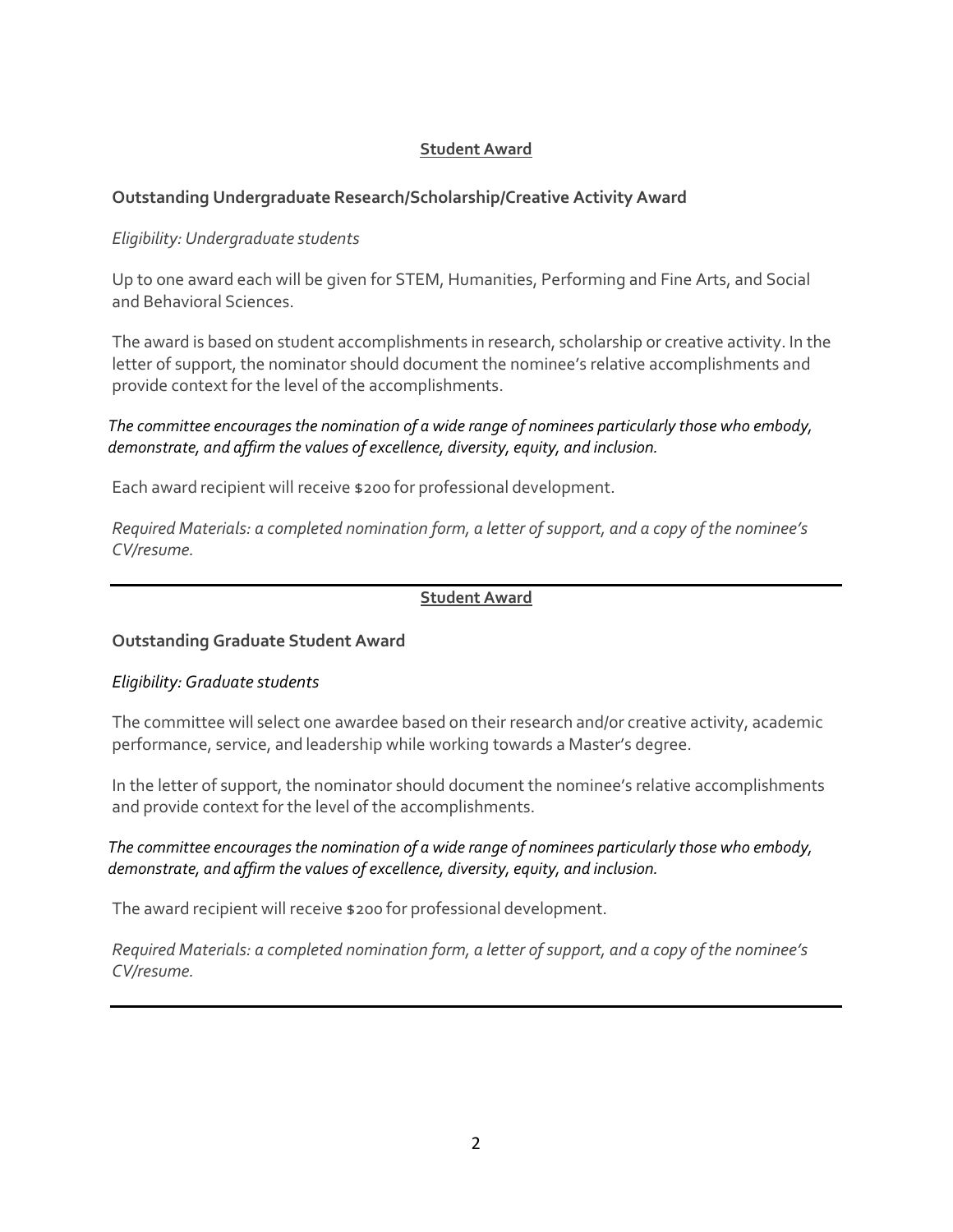### **Faculty Award**

#### **Outstanding Early Career Teaching Award**

*Eligibility: Tenure-track faculty who have not yet submitted their tenure application, but have been at UNA for at least 12 months.*

One awardee will be selected from the College of Arts, Sciences, and Engineering for outstanding performance inteaching.

In the letter of support, nominators should document the nominee's relative accomplishments as a teacher with a focus on the preceding academic year. No appendices or materials other than those requested will be considered.

 *The committee encouragesthe nomination of a wide range of nominees particularly those who embody, demonstrate, and affirm the values of excellence, diversity, equity, and inclusion.*

The award recipient will receive \$200 for professional development.

*Required Materials: a completed nomination form, a letter of support, and a copy of the nominee's CV/resume.*

*Note: if the nominator is not a department chair or program director, the nominee's chair or program director must provide an additional letter ofsupport.*

### **Faculty Award**

#### **Outstanding Early Career Research/Scholarship/Creative Activity Award**

*Eligibility: Tenure-track faculty who have not yet submitted their tenure application, but have been at UNA for at least 12 months.*

One awardee will be selected from the College of Arts, Sciences, and Engineering for outstanding research,scholarship, or creative activity.

In the letter of support, nominators should document the nominee's relevant accomplishments in their field with a focus on the preceding academic year. No appendices or materials other than those requested will be considered.

*The committee encouragesthe nomination of a wide range of nominees particularly those who embody, demonstrate, and affirm the values of excellence, diversity, equity, and inclusion.*

The award recipient will receive \$200 for professional development.

*Required Materials: a completed nomination form, a letter of support, and a copy of the nominee's CV/resume.*

*Note: if the nominator is not a department chair or program director, the nominee's chair or program director must provide an additional letter ofsupport.*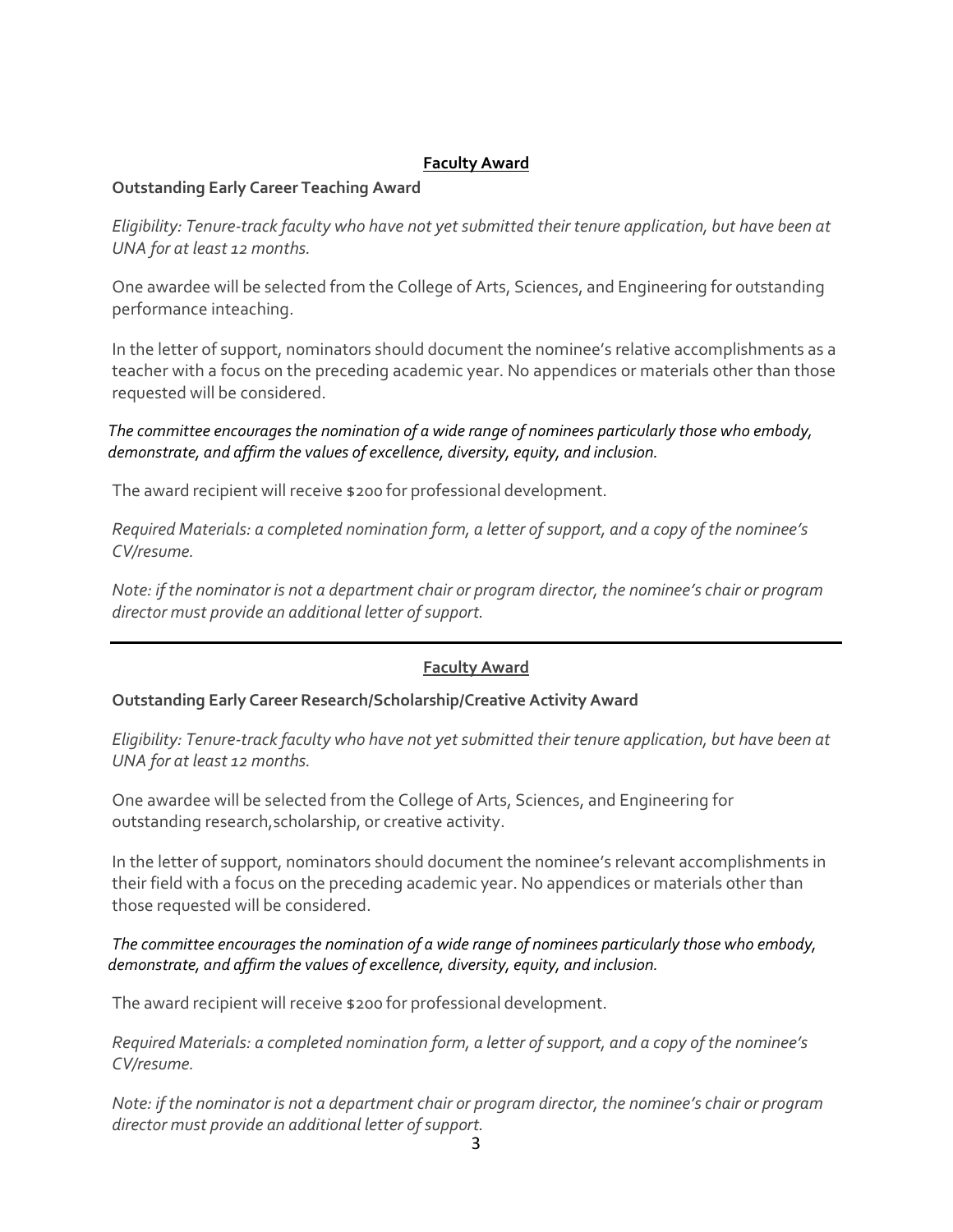# **Faculty Award**

### **Annual Outstanding Faculty Award**

### *Eligibility: Tenured faculty*

One awardee will be selected from the College of Arts, Sciences, and Engineering based on outstandingperformance in teaching, research and/or creative activity, and service.

In the letter of support, nominators should document relative accomplishments of the nominee with a focus on the preceding academic year. No appendices or materials other than those requested will be considered.

The award recipient will receive \$200 for professional development.

 *The committee encouragesthe nomination of a wide range of nominees particularly those who embody, demonstrate, and affirm the values of excellence, diversity, equity, and inclusion.*

*Required Materials: a completed nomination form, a letter of support, and a copy of the nominee's CV/resume.*

*If the nominator is not a department chair or program director, the nominee's chair or program director must provide an additional letter of support.*

### **Faculty Award**

### **Outstanding Senior Faculty Award**

*Eligibility: Tenured faculty at the rank of full professor*

One awardee will be selected from the College of Arts, Sciences, and Engineering based on outstanding performance in teaching, research and/or creative activity, and service.

In the letter of support, nominators should document relative accomplishments of the nominee with a focus on the previous five academic years. No appendices or materials other than those requested will be considered.

### *The committee encouragesthe nomination of a wide range of nominees particularly those who embody, demonstrate, and affirm the values of excellence, diversity, equity, and inclusion.*

The award recipient will receive \$200 for professional development.

*Required Materials: a completed nomination form, a letter of support, and a copy of the nominee's CV/resume.*

*Note: if the nominator is not a department chair or program director, the nominee's chair or program director must provide an additional letter ofsupport.*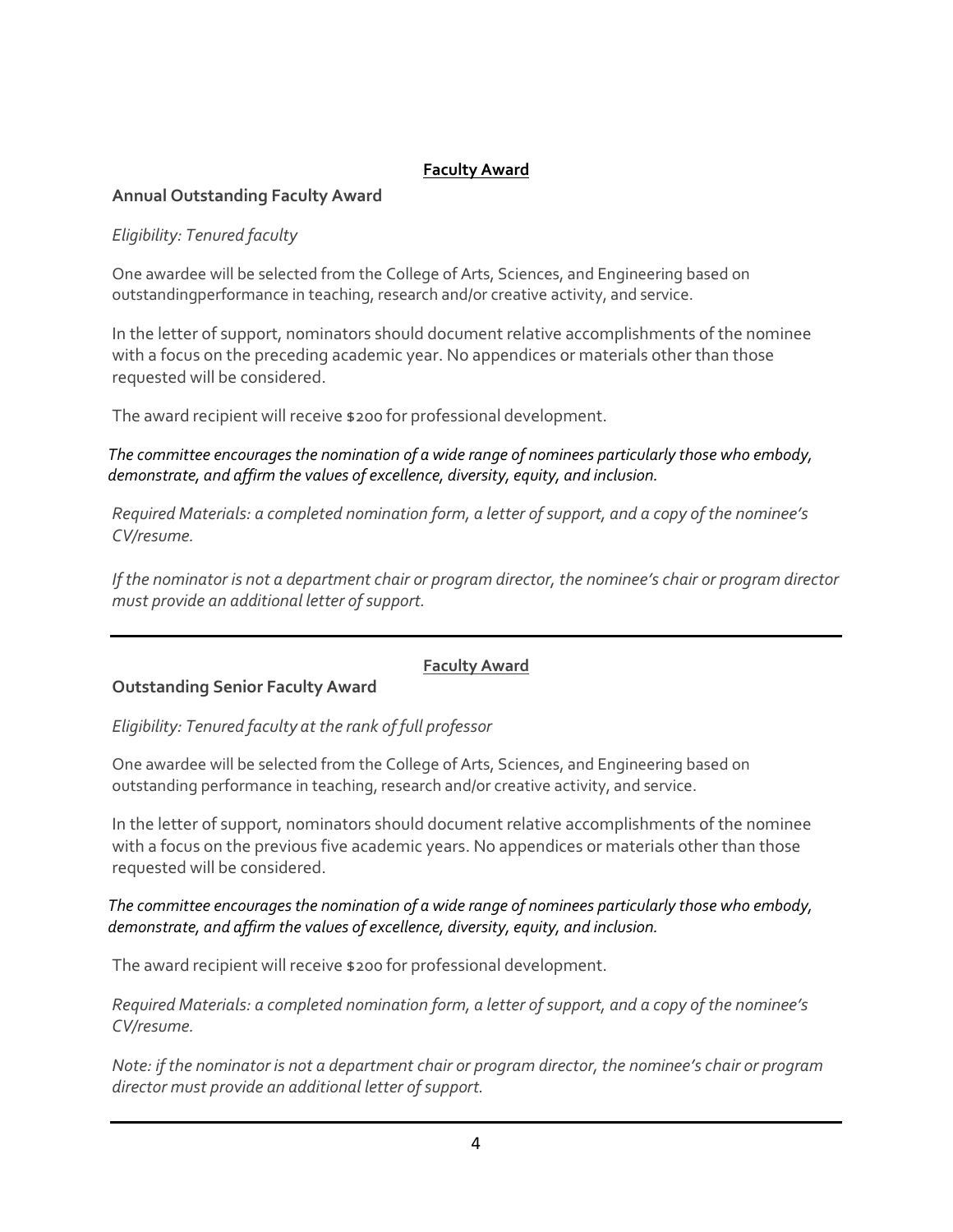# **Faculty Awards**

# **Outstanding Department Chair Award**

*Eligibility: Any CASE Department Chair*

The office of the Dean will select one awardee from the College of Arts, Sciences, and Engineering based onoutstanding performance and leadership as a department chair.

In the letter of support, nominators should document the nominee's accomplishments as department chair with a focus on the preceding academic year. No appendices or materials other than those requested will be considered.

 *The committee encouragesthe nomination of a wide range of nominees particularly those who embody, demonstrate, and affirm the values of excellence, diversity, equity, and inclusion.*

Each award recipient will receive \$200 for professional development.

*Required Materials: a completed nomination form, a letter of support, and a copy of the nominee's CV/resume.*

# **Faculty Award**

# **Outstanding Innovations in Teaching Award**

# *Eligibility: Any full-time tenured, tenure-track,senior lecturer, or lecturer faculty*

One awardee will be selected from the College of Arts, Sciences, and Engineering based on outstanding innovation in teaching. The committee will place a particular emphasis on the innovative use of technology in the classroom.

In the letter of support, nominators should document the nominee's relative accomplishments with a focus on the preceding academic year. No appendices or materials other than those requested will be considered.

### *The committee encouragesthe nomination of a wide range of nominees particularly those who embody, demonstrate, and affirm the values of excellence, diversity, equity, and inclusion.*

The award recipient will receive \$200 for professional development.

*Required Materials: a completed nomination form, a letter of support, and a copy of the nominee's CV/resume.*

*Note: If the nominator is not a department chair or program director, the nominee's chair or program director must provide an additional letter ofsupport.*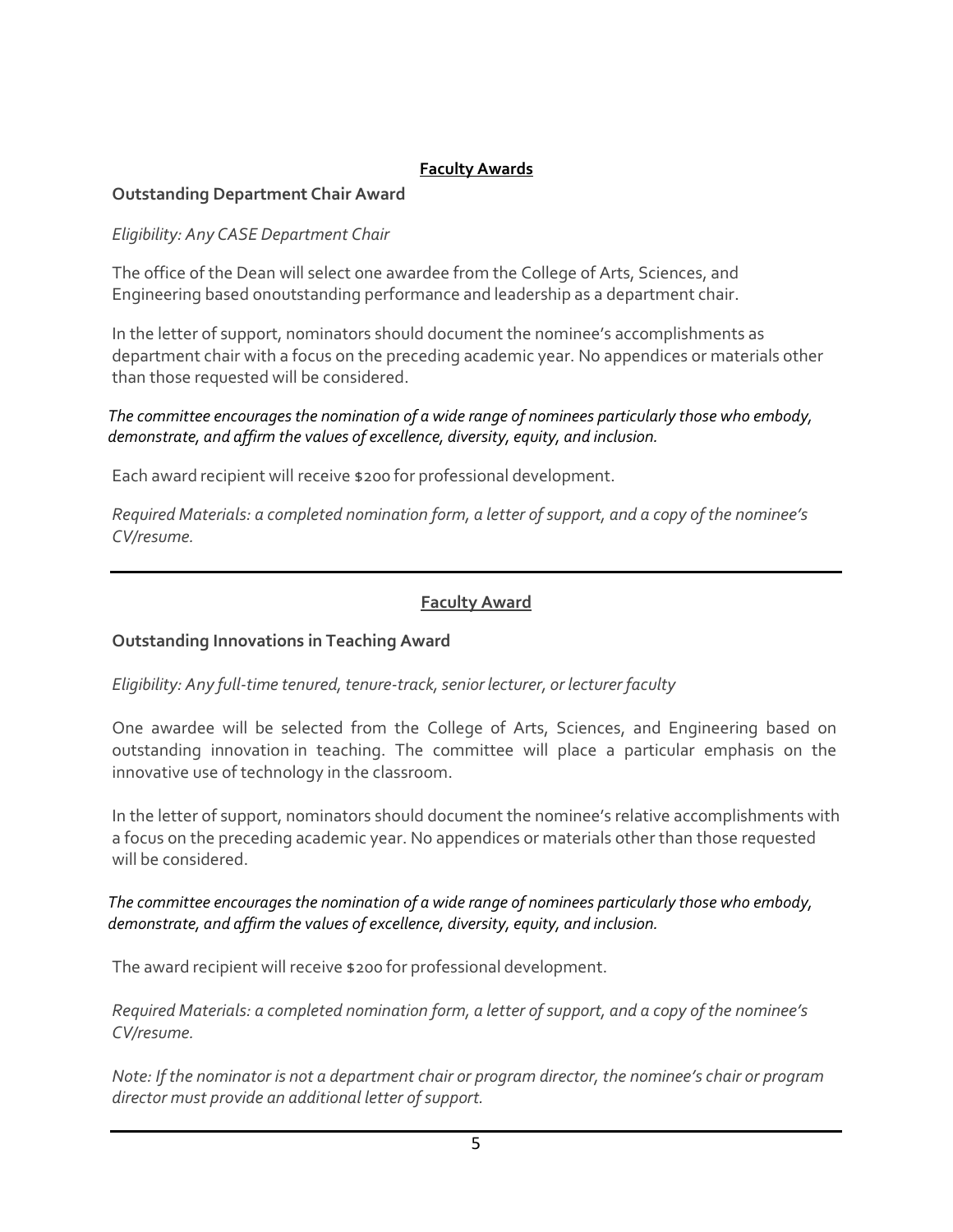# **Faculty Award**

### **Outstanding Faculty Lecturer Award**

*Eligibility: Faculty with a Lecturer or Senior Lecturer rank*

One awardee will be selected from the College of Arts, Sciences, and Engineering based on outstanding teaching.

In the letter of support, nominators should document the nominee's relative accomplishments with a focus on the preceding academic year. No appendices or materials other than those requested will be considered.

### *The committee encouragesthe nomination of a wide range of nominees particularly those who embody, demonstrate, and affirm the values of excellence, diversity, equity, and inclusion.*

Each award recipient will receive \$200 for professional development.

*Required Materials: a completed nomination form, a letter of support, and a copy of the nominee's CV/resume.*

*Note: If the nominator is not a department chair or program director, the nominee's chair or program director must provide an additional letter ofsupport.*

# **Faculty Award**

# **Outstanding Adjunct Faculty Award**

### *Eligibility: Adjunct faculty*

One awardee will be selected from the College of Arts, Sciences, and Engineering based on outstanding teaching.

In the letter of support, nominators should document the nominee's relative accomplishments with a focus on the preceding academic year. No appendices or materials other than those requested will be considered.

 *The committee encouragesthe nomination of a wide range of nominees particularly those who embody, demonstrate, and affirm the values of excellence, diversity, equity, and inclusion.*

*Required Materials: a completed nomination form, a letter of support, and a copy of the nominee's CV/resume.*

*Note: If the nominator is not a department chair or program director, the nominee's chair or program director must provide an additional letter ofsupport.*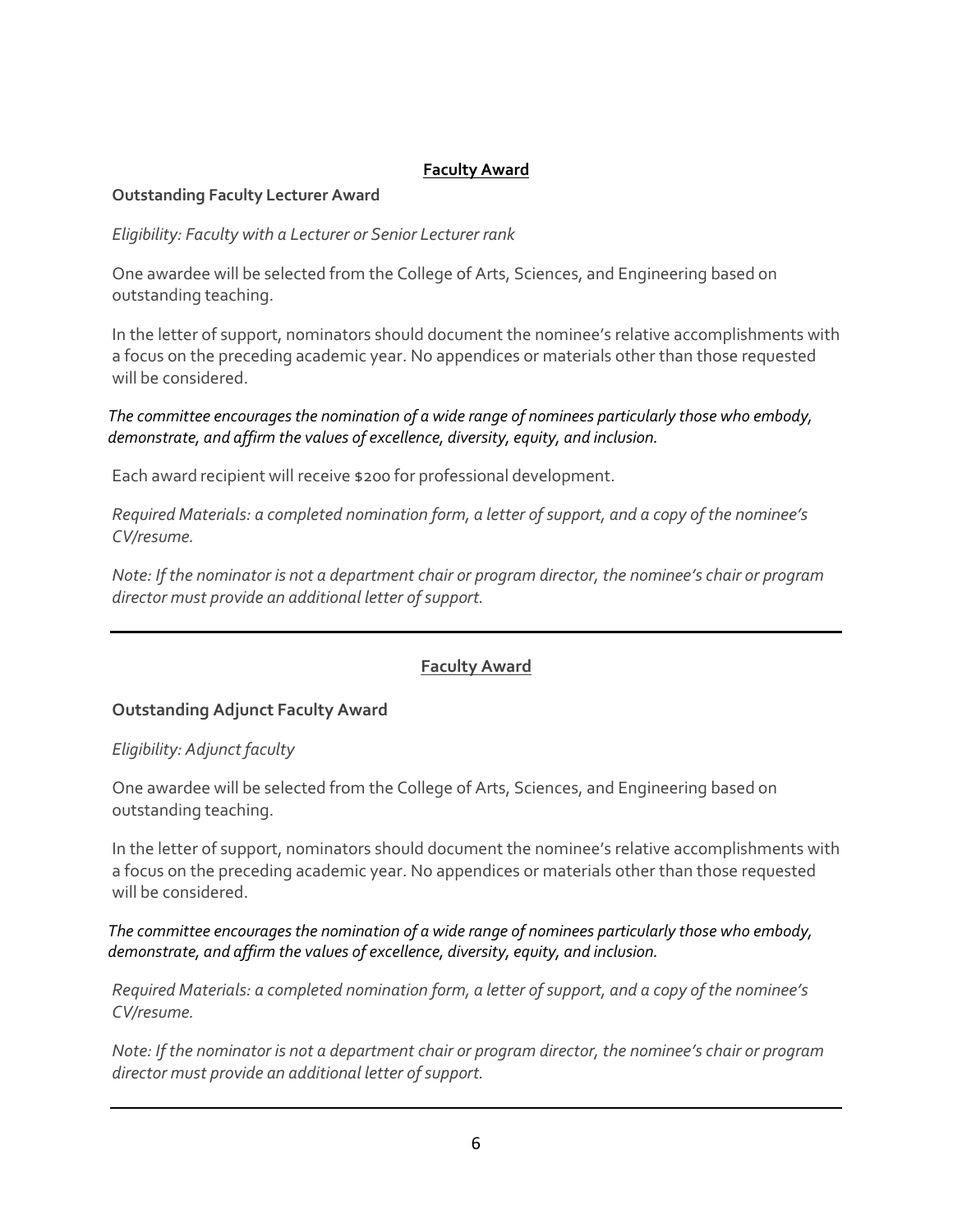# **Staff Award**

# **Outstanding Staff Award**

# *Eligibility: CASE staff*

Awarded to a staff member in the College that has gone above and beyond their job requirements during the past year.

In the letter of support, nominators should submit materials that cite specific examples of the nominee's excellence that could include service, initiative, leadership and contributions to faculty and student success with a focus on the preceding academic year. No appendices or materials other than those requested will be considered.

 *The committee encouragesthe nomination of a wide range of nominees particularly those who embody, demonstrate, and affirm the values of excellence, diversity, equity, and inclusion.*

Each award recipient will receive a professional development experience opportunity.

*Required Materials: a completed nomination form, a letter of support, and a copy of the nominee's CV/resume.*

*Note: if the nominator is not the nominee's supervisor, the nominee's supervisor must provide an additional letter ofsupport.*

# **Department or Individual Award**

### **Student Experience Award**

*Eligibility: Any CASE department or individual (CASE faculty or staff)* 

Recognition for the department/individual excelling in support of student success, experiential group learning, collaboration, research and/or creative activity, advising, student participation in internships or other summer programs, student-centered department culture, etc.

### *The committee encouragesthe nomination of a wide range of nominees particularly those who embody, demonstrate, and affirm the values of excellence, diversity, equity, and inclusion.*

In the letter of support, nominators should document the department/individual's relative accomplishments with a focus on the preceding academic year. No appendices or materials other than those requested will be considered.

*Required Materials: a completed nomination form and a letter of support detailing the department/individual's accomplishmentsregarding student experience.*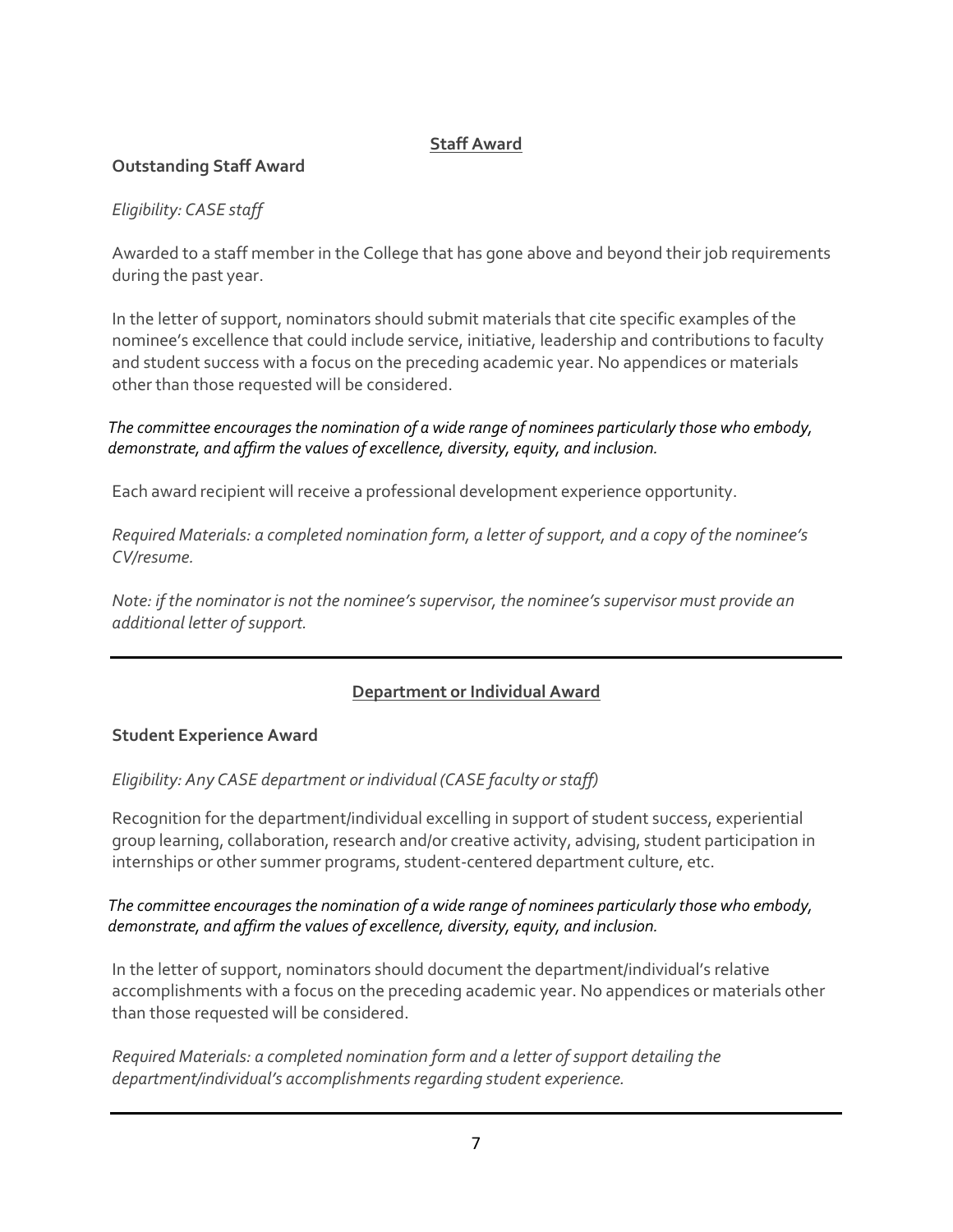# **Department or Individual Award**

### **Community Involvement and Outreach Award**

*Eligibility: Any CASE department or individual (CASE faculty orstaff)*

Recognition for the department/individual excelling in service and outreach activities in the community.

In the letter of support, nominators should document the department/individual's relative accomplishments with a focus on the preceding academic year. No appendices or materials other than those requested will be considered.

 *The committee encouragesthe nomination of a wide range of nominees particularly those who embody, demonstrate, and affirm the values of excellence, diversity, equity, and inclusion.*

*Required Materials: a completed nomination form and a letter of support detailing the department/individual's accomplishmentsregarding community involvement and outreach.*

# **Department or Individual Award**

### **Cultural Diversity and Inclusion Award**

### *Eligibility: Any CASE department or individual (CASE faculty orstaff)*

Recognition for the department/individual that best promotes cultural diversity and inclusion, including, but not limited to: international outreach, cultural diversity within faculty or student groups, including studies of other cultures into curriculum, study abroad opportunities, etc.

### *The committee encouragesthe nomination of a wide range of nominees particularly those who embody, demonstrate, and affirm the values of excellence, diversity, equity, and inclusion.*

In the letter of support, nominators should document the department/individual's relative accomplishments with a focus on the preceding academic year. No appendices or materials other than those requested will be considered.

*Required Materials: a completed nomination form and a letter of support detailing the department/individual's accomplishmentsregarding cultural diversity and inclusion.*